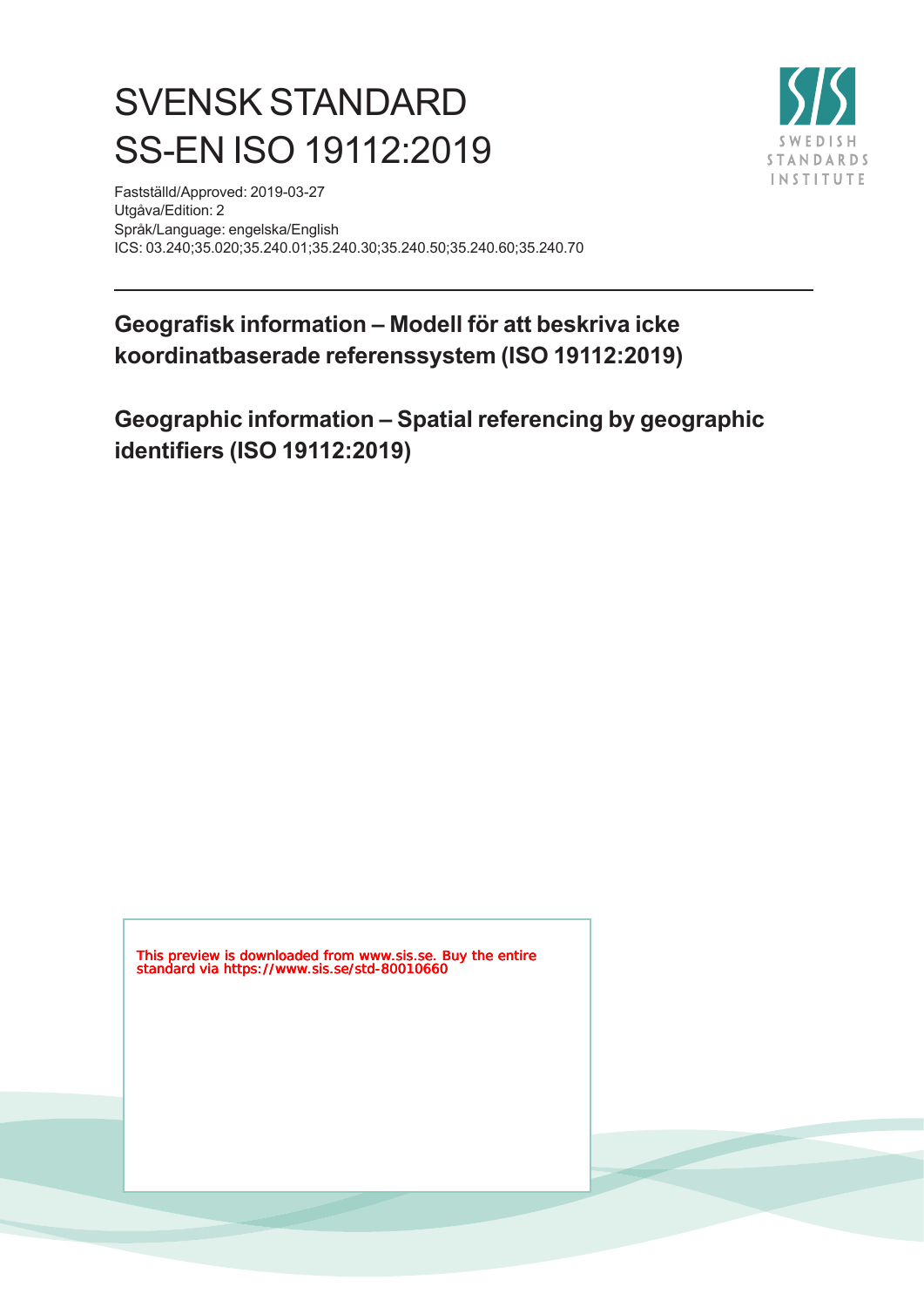# Standarder får världen att fungera

*SIS (Swedish Standards Institute) är en fristående ideell förening med medlemmar från både privat och offentlig sektor. Vi är en del av det europeiska och globala nätverk som utarbetar internationella standarder. Standarder är dokumenterad kunskap utvecklad av framstående aktörer inom industri, näringsliv och samhälle och befrämjar handel över gränser, bidrar till att processer och produkter blir säkrare samt effektiviserar din verksamhet.* 

#### **Delta och påverka**

Som medlem i SIS har du möjlighet att påverka framtida standarder inom ditt område på nationell, europeisk och global nivå. Du får samtidigt tillgång till tidig information om utvecklingen inom din bransch.

#### **Ta del av det färdiga arbetet**

Vi erbjuder våra kunder allt som rör standarder och deras tillämpning. Hos oss kan du köpa alla publikationer du behöver – allt från enskilda standarder, tekniska rapporter och standardpaket till handböcker och onlinetjänster. Genom vår webbtjänst e-nav får du tillgång till ett lättnavigerat bibliotek där alla standarder som är aktuella för ditt företag finns tillgängliga. Standarder och handböcker är källor till kunskap. Vi säljer dem.

#### **Utveckla din kompetens och lyckas bättre i ditt arbete**

Hos SIS kan du gå öppna eller företagsinterna utbildningar kring innehåll och tillämpning av standarder. Genom vår närhet till den internationella utvecklingen och ISO får du rätt kunskap i rätt tid, direkt från källan. Med vår kunskap om standarders möjligheter hjälper vi våra kunder att skapa verklig nytta och lönsamhet i sina verksamheter.

**Vill du veta mer om SIS eller hur standarder kan effektivisera din verksamhet är du välkommen in på www.sis.se eller ta kontakt med oss på tel 08-555 523 00.**

# Standards make the world go round

*SIS (Swedish Standards Institute) is an independent non-profit organisation with members from both the private and public sectors. We are part of the European and global network that draws up international standards. Standards consist of documented knowledge developed by prominent actors within the industry, business world and society. They promote cross-border trade, they help to make processes and products safer and they streamline your organisation.*

#### **Take part and have influence**

As a member of SIS you will have the possibility to participate in standardization activities on national, European and global level. The membership in SIS will give you the opportunity to influence future standards and gain access to early stage information about developments within your field.

#### **Get to know the finished work**

We offer our customers everything in connection with standards and their application. You can purchase all the publications you need from us - everything from individual standards, technical reports and standard packages through to manuals and online services. Our web service e-nav gives you access to an easy-to-navigate library where all standards that are relevant to your company are available. Standards and manuals are sources of knowledge. We sell them.

#### **Increase understanding and improve perception**

With SIS you can undergo either shared or in-house training in the content and application of standards. Thanks to our proximity to international development and ISO you receive the right knowledge at the right time, direct from the source. With our knowledge about the potential of standards, we assist our customers in creating tangible benefit and profitability in their organisations.

**If you want to know more about SIS, or how standards can streamline your organisation, please visit www.sis.se or contact us on phone +46 (0)8-555 523 00**



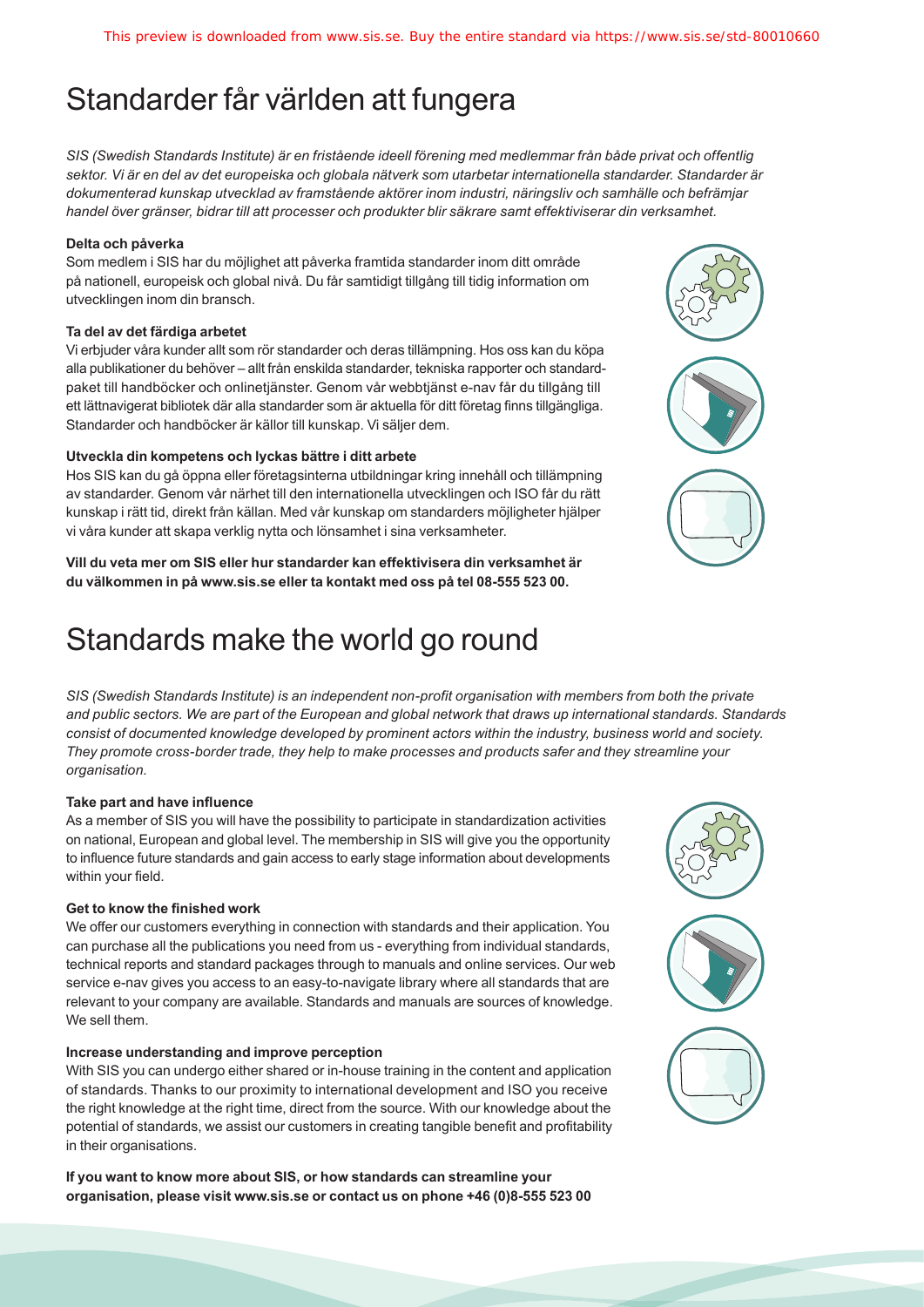Europastandarden EN ISO 19112:2019 gäller som svensk standard. Detta dokument innehåller den officiella engelska versionen av EN ISO 19112:2019.

Denna standard ersätter SS-EN ISO 19112:2005, utgåva 1.

The European Standard EN ISO 19112:2019 has the status of a Swedish Standard. This document contains the official version of EN ISO 19112:2019.

This standard supersedes the SS-EN ISO 19112:2005, edition 1.

© Copyright / Upphovsrätten till denna produkt tillhör SIS, Swedish Standards Institute, Stockholm, Sverige. Användningen av denna produkt regleras av slutanvändarlicensen som återfinns i denna produkt, se standardens sista sidor.

© Copyright SIS, Swedish Standards Institute, Stockholm, Sweden. All rights reserved. The use of this product is governed by the end-user licence for this product. You will find the licence in the end of this document.

*Upplysningar om sakinnehållet i standarden lämnas av SIS, Swedish Standards Institute, telefon 08-555 520 00. Standarder kan beställas hos SIS som även lämnar allmänna upplysningar om svensk och utländsk standard.*

*Information about the content of the standard is available from the Swedish Standards Institute (SIS), telephone +46 8 555 520 00. Standards may be ordered from SIS, who can also provide general information about Swedish and foreign standards.*

Denna standard är framtagen av kommittén för Geodata, SIS / TK 323.

Har du synpunkter på innehållet i den här standarden, vill du delta i ett kommande revideringsarbete eller vara med och ta fram andra standarder inom området? Gå in på www.sis.se - där hittar du mer information.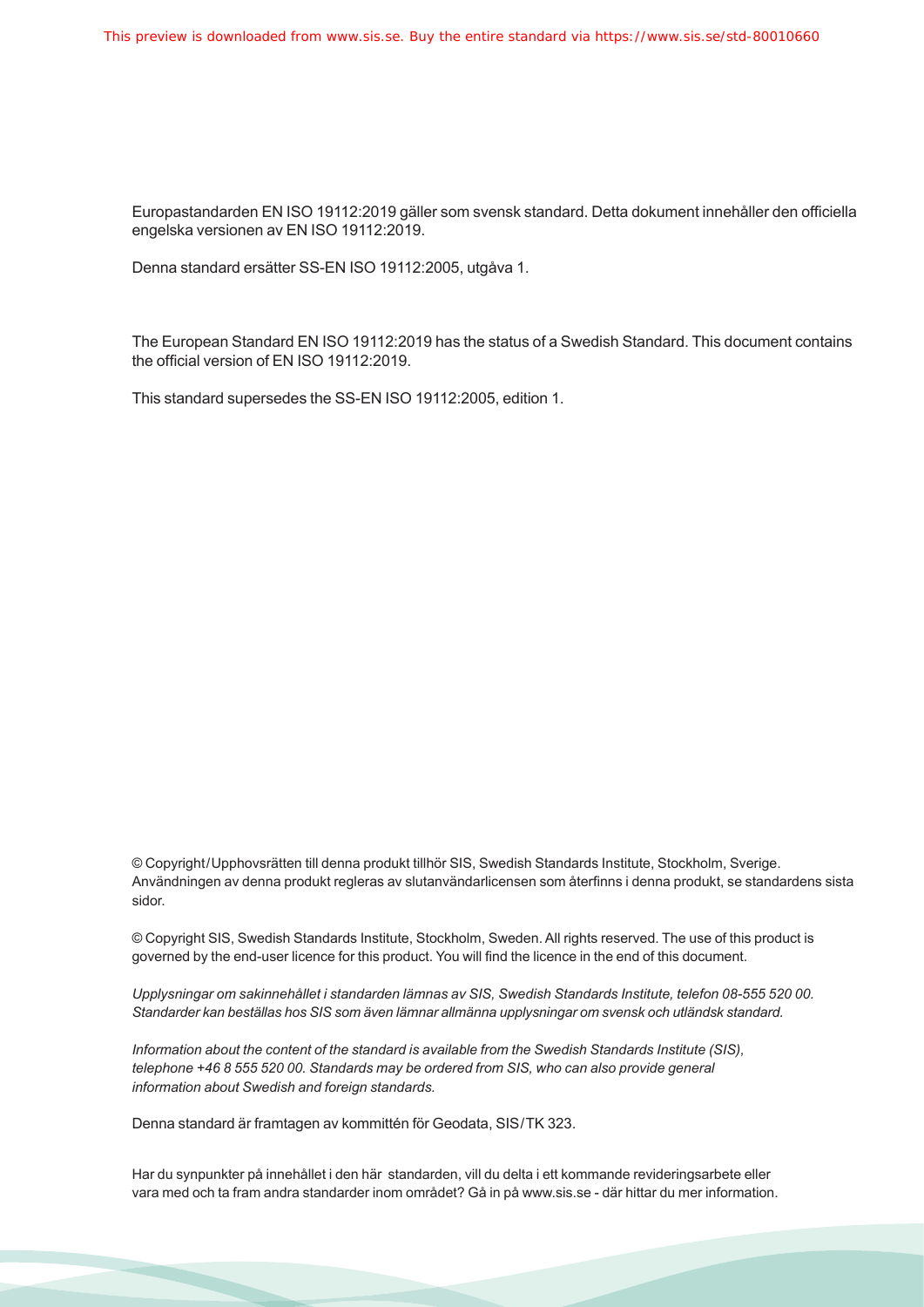This preview is downloaded from www.sis.se. Buy the entire standard via https://www.sis.se/std-80010660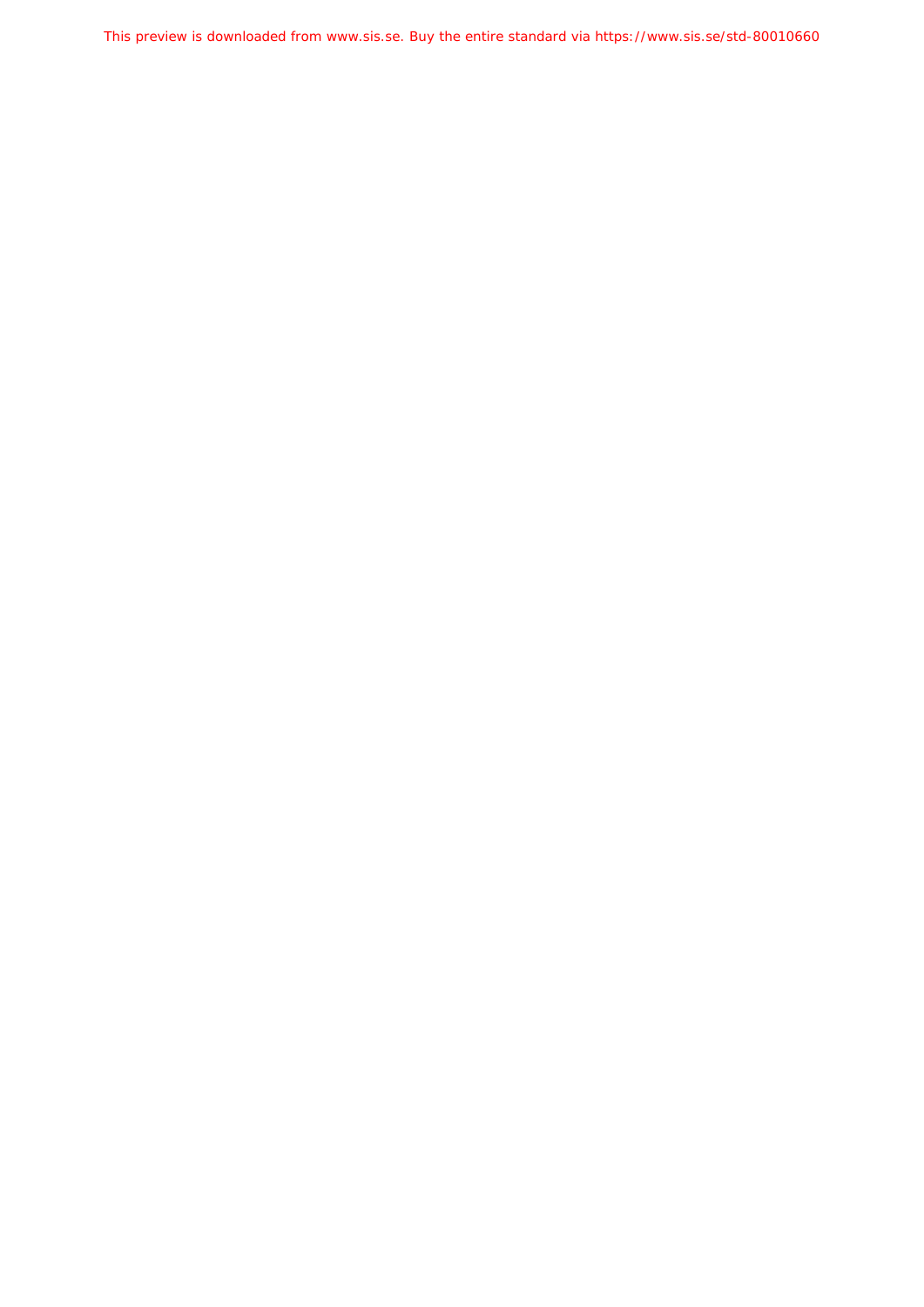# EUROPEAN STANDARD NORME EUROPÉENNE EUROPÄISCHE NORM

# **EN ISO 19112**

March 2019

ICS 35.240.70

English Version

## Geographic information - Spatial referencing by geographic identifiers (ISO/FDIS 19112:2018)

Information géographique - Système de références spatiales par identificateurs géographiques (ISO/FDIS 19112:2018)

 Geoinformation - Raumbezug mit (geographischen) Identifikatoren (ISO/FDIS 19112:2018)

This European Standard was approved by CEN on 26 April 2018.

CEN members are bound to comply with the CEN/CENELEC Internal Regulations which stipulate the conditions for giving this European Standard the status of a national standard without any alteration. Up-to-date lists and bibliographical references concerning such national standards may be obtained on application to the CEN-CENELEC Management Centre or to any CEN member.

This European Standard exists in three official versions (English, French, German). A version in any other language made by translation under the responsibility of a CEN member into its own language and notified to the CEN-CENELEC Management Centre has the same status as the official versions.

CEN members are the national standards bodies of Austria, Belgium, Bulgaria, Croatia, Cyprus, Czech Republic, Denmark, Estonia, Finland, Former Yugoslav Republic of Macedonia, France, Germany, Greece, Hungary, Iceland, Ireland, Italy, Latvia, Lithuania, Luxembourg, Malta, Netherlands, Norway, Poland, Portugal, Romania, Serbia, Slovakia, Slovenia, Spain, Sweden, Switzerland, Turkey and United Kingdom.



EUROPEAN COMMITTEE FOR STANDARDIZATION COMITÉ EUROPÉEN DE NORMALISATION EUROPÄISCHES KOMITEE FÜR NORMUNG

**CEN-CENELEC Management Centre: Rue de la Science 23, B-1040 Brussels** 

Ref. No. EN ISO 19112:2019 E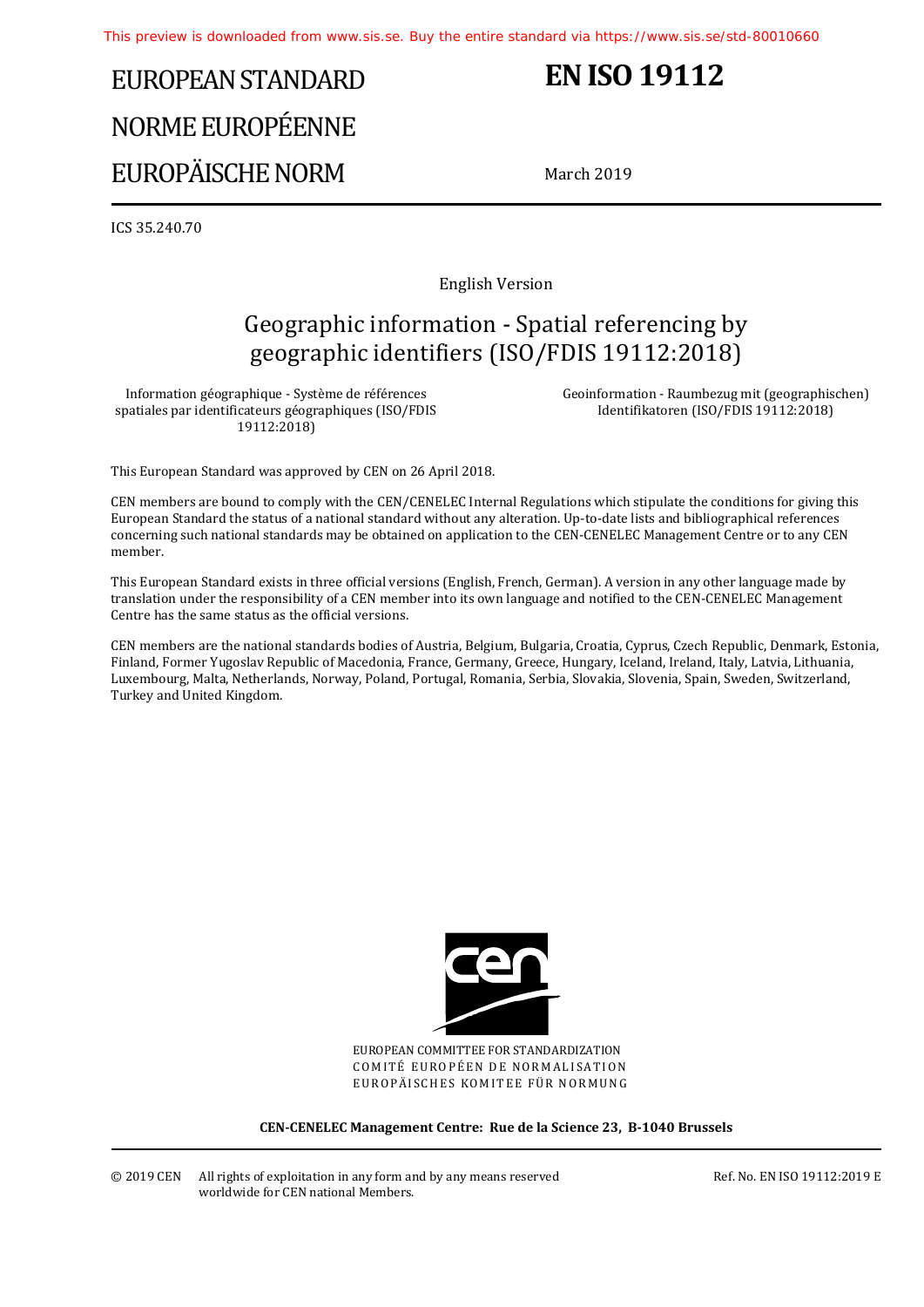## **Contents**

| 1              |                                                                                         |  |  |
|----------------|-----------------------------------------------------------------------------------------|--|--|
| $\overline{2}$ |                                                                                         |  |  |
| 3              | Terms, definitions and notation <b>Election 1</b><br>3.1<br>3.2                         |  |  |
| 4              | $Conformance 2$<br>4.1<br>4.2<br>4.3                                                    |  |  |
| 5              |                                                                                         |  |  |
| 6              | 6.1<br>6.2<br>6.3<br>6.4                                                                |  |  |
| 7              | 7.1<br>7.2<br>7.3<br>7.4<br>7.5                                                         |  |  |
|                |                                                                                         |  |  |
|                | Annex B (informative) Example spatial reference systems using geographic identifiers 14 |  |  |
|                |                                                                                         |  |  |
|                |                                                                                         |  |  |
|                |                                                                                         |  |  |

Page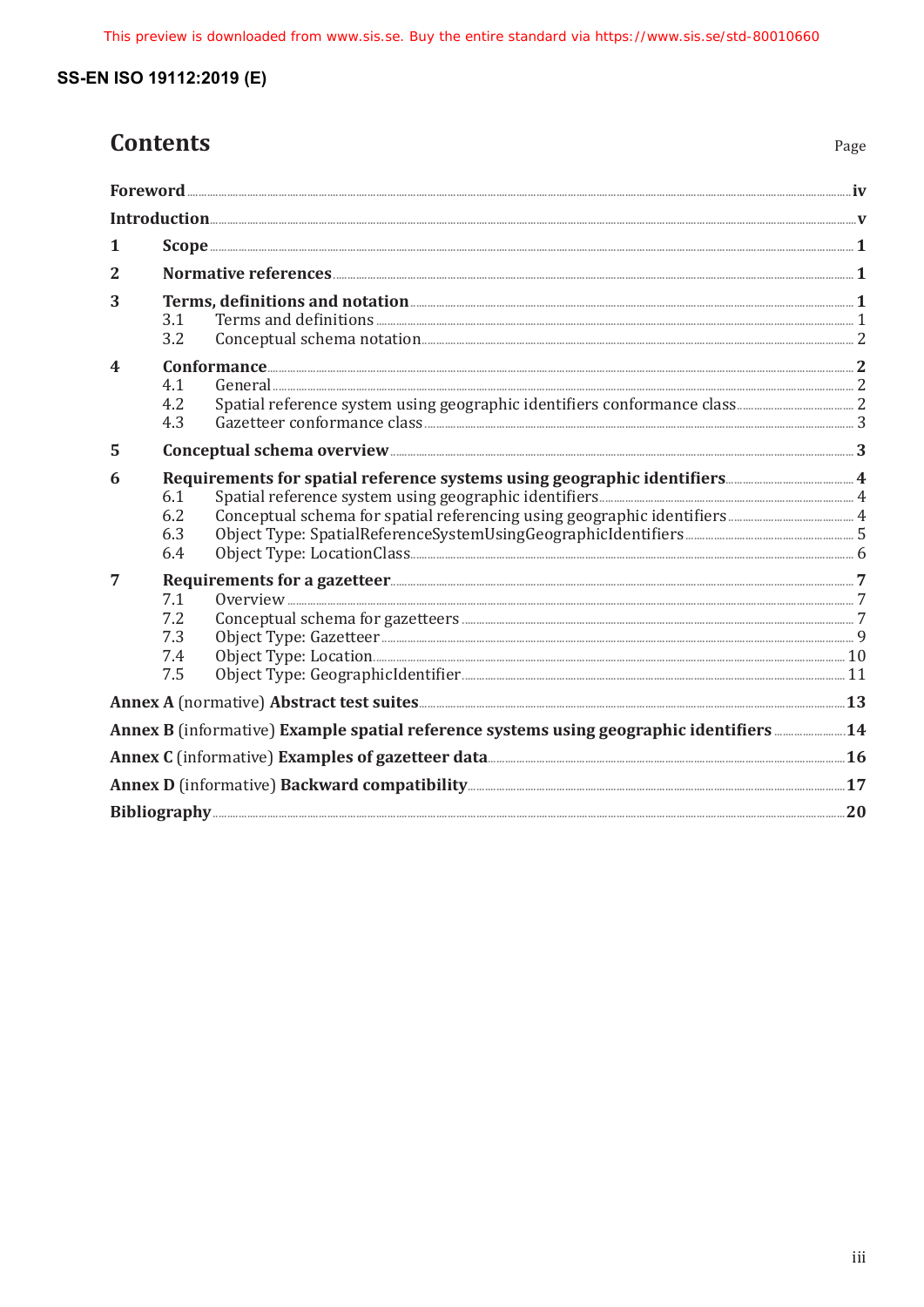## **European foreword**

This document (EN ISO 19112:2019) has been prepared by Technical Committee ISO/TC 211 "Geographic information/Geomatics" in collaboration with Technical Committee CEN/TC 287 "Geographic Information" the secretariat of which is held by BSI.

This European Standard shall be given the status of a national standard, either by publication of an identical text or by endorsement, at the latest by September 2019, and conflicting national standards shall be withdrawn at the latest by September 2019.

Attention is drawn to the possibility that some of the elements of this document may be the subject of patent rights. CEN shall not be held responsible for identifying any or all such patent rights.

This document supersedes EN ISO 19112:2005.

According to the CEN-CENELEC Internal Regulations, the national standards organizations of the following countries are bound to implement this European Standard: Austria, Belgium, Bulgaria, Croatia, Cyprus, Czech Republic, Denmark, Estonia, Finland, Former Yugoslav Republic of Macedonia, France, Germany, Greece, Hungary, Iceland, Ireland, Italy, Latvia, Lithuania, Luxembourg, Malta, Netherlands, Norway, Poland, Portugal, Romania, Serbia, Slovakia, Slovenia, Spain, Sweden, Switzerland, Turkey and the United Kingdom.

## **Endorsement notice**

The text of ISO 19112:2019 has been approved by CEN as EN ISO 19112:2019 without any modification.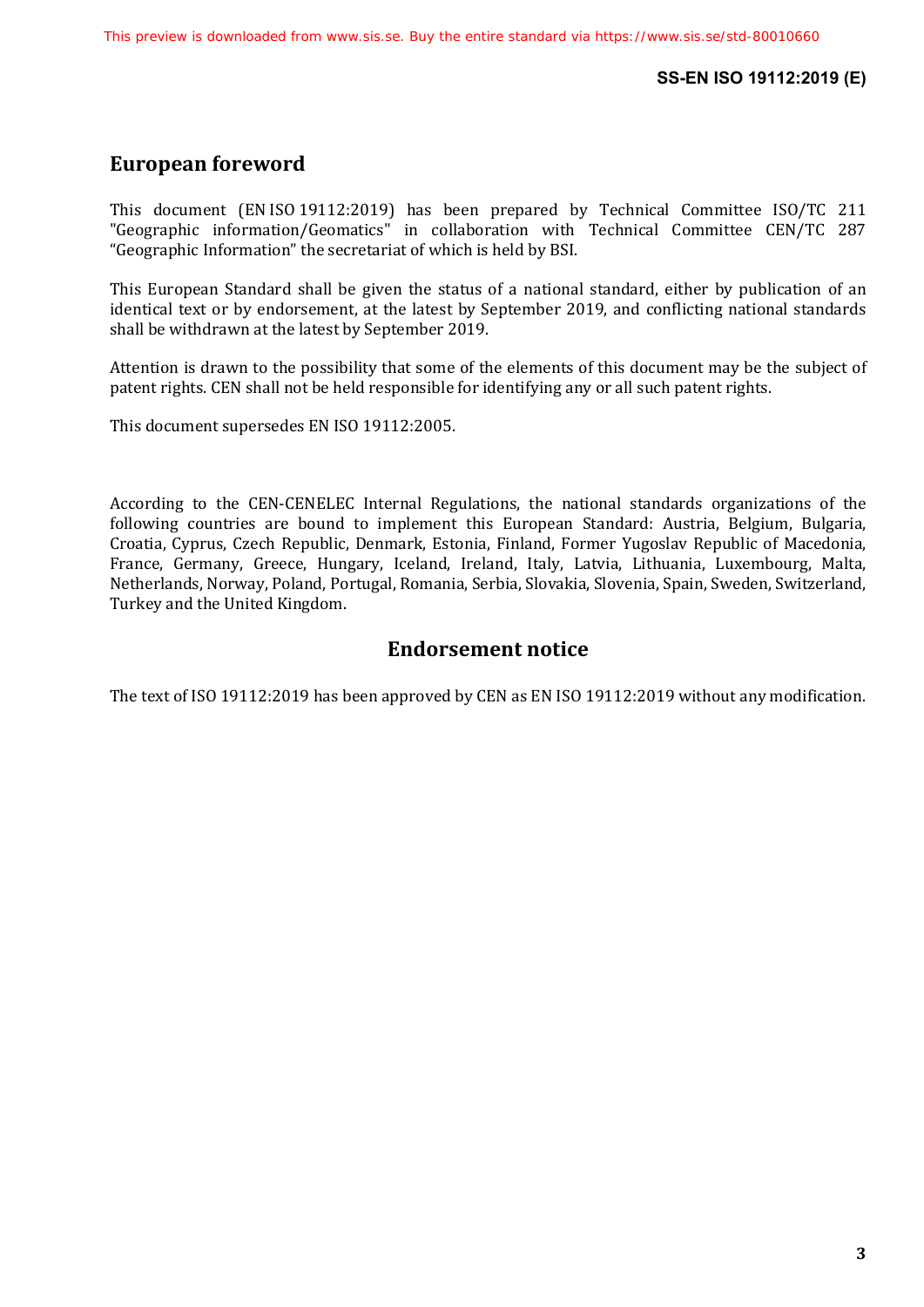## <span id="page-7-0"></span>**Introduction**

Geographic information contains spatial references that relate information represented in data or text to positions in geographic space.

Spatial references fall into two categories:

- a) those using coordinates;
- b) those using geographic identifiers.

This document deals only with spatial referencing by geographic identifiers. This type of spatial reference is sometimes called "indirect". Spatial referencing by coordinates is the subject of ISO 19111.

Spatial reference systems using geographic identifiers are based not explicitly on coordinates but on a relationship with a location defined by a geographic feature or features. The relationship of the position to the feature may be as follows:

- containment, where the position is within the geographic feature, for example in a country;
- local measurements, where the position is defined relative to a fixed point or points in the geographic feature or features, for example at a given distance along a street from a junction with another street. This aspect, known as linear referencing, is the subject of ISO 19148;
- loosely related, where the position has a fuzzy relationship with the geographic feature or features, for example adjacent to a building or between two buildings.

The purpose of this document is to specify ways to define and describe systems of spatial references using geographic identifiers. It only covers the definition and recording of the referencing feature, and does not consider the forms of the relationship of the position relative to that feature.

A spatial reference system using geographic identifiers is a collection of Location classes of different sub-types, while a gazetteer is a collection of Location instances (of one or more Location sub-types).

A common form of spatial referencing system using geographic identifiers is addressing. This is the subject of ISO 19160-1.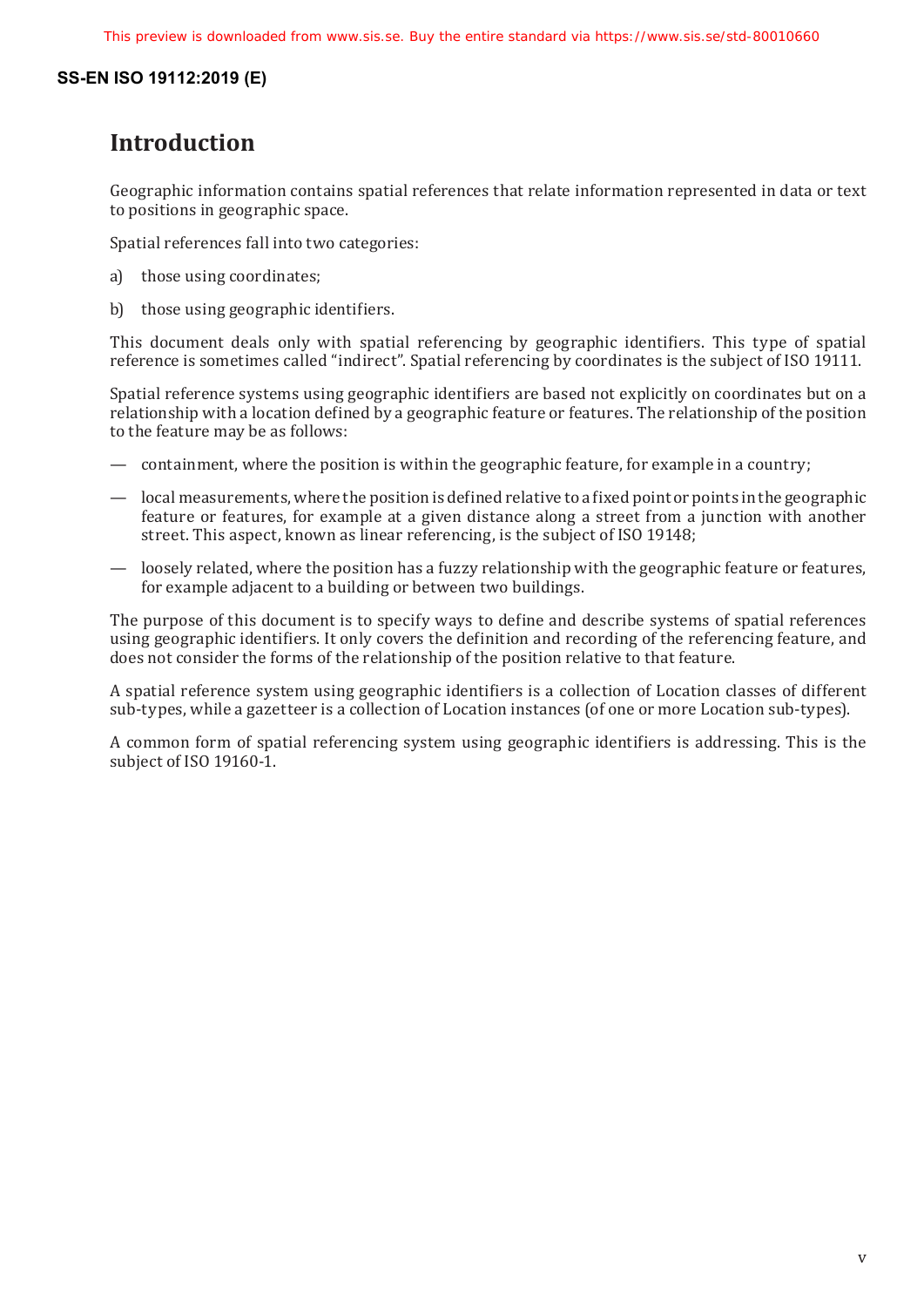# <span id="page-8-0"></span>**Geographic information — Spatial referencing by geographic identifiers**

## **1 Scope**

This document defines the conceptual schema for spatial references based on geographic identifiers. It establishes a general model for spatial referencing using geographic identifiers and defines the components of a spatial reference system. It also specifies a conceptual scheme for a gazetteer.

Spatial referencing by coordinates is addressed in ISO 19111. However, a mechanism for recording complementary coordinate references is included in this document.

This document enables producers of data to define spatial reference systems using geographic identifiers and assists users in understanding the spatial references used in datasets. It enables gazetteers to be constructed in a consistent manner and supports the development of other standards in the field of geographic information.

This document is applicable to digital geographic data, and its principles may be extended to other forms of geographic data such as maps, charts and textual documents.

## **2 Normative references**

The following documents are referred to in the text in such a way that some or all of their content constitutes requirements of this document. For dated references, only the edition cited applies. For undated references, the latest edition of the referenced document (including any amendments) applies.

ISO 19107:2003, *Geographic information — Spatial schema*

ISO 19111:2007, *Geographic information — Spatial referencing by coordinates*

ISO 19115-1:2014, *Geographic information — Metadata — Part 1: Fundamentals*

ISO 19135-1:2015, *Geographic information — Procedures for item registration — Part 1: Fundamentals*

## **3 Terms, definitions and notation**

## **3.1 Terms and definitions**

For the purposes of this document, the following terms and definitions apply.

ISO and IEC maintain terminological databases for use in standardization at the following addresses:

- IEC Electropedia: available at http://www[.electropedia](http://www.electropedia.org/).org/
- ISO Online browsing platform: available at <http://www.iso.org/obp>

### **3.1.1**

#### **gazetteer**

register of location instances of one or more location sub-types, containing some information regarding position

Note 1 to entry: The positional information need not be coordinates, but could be descriptive.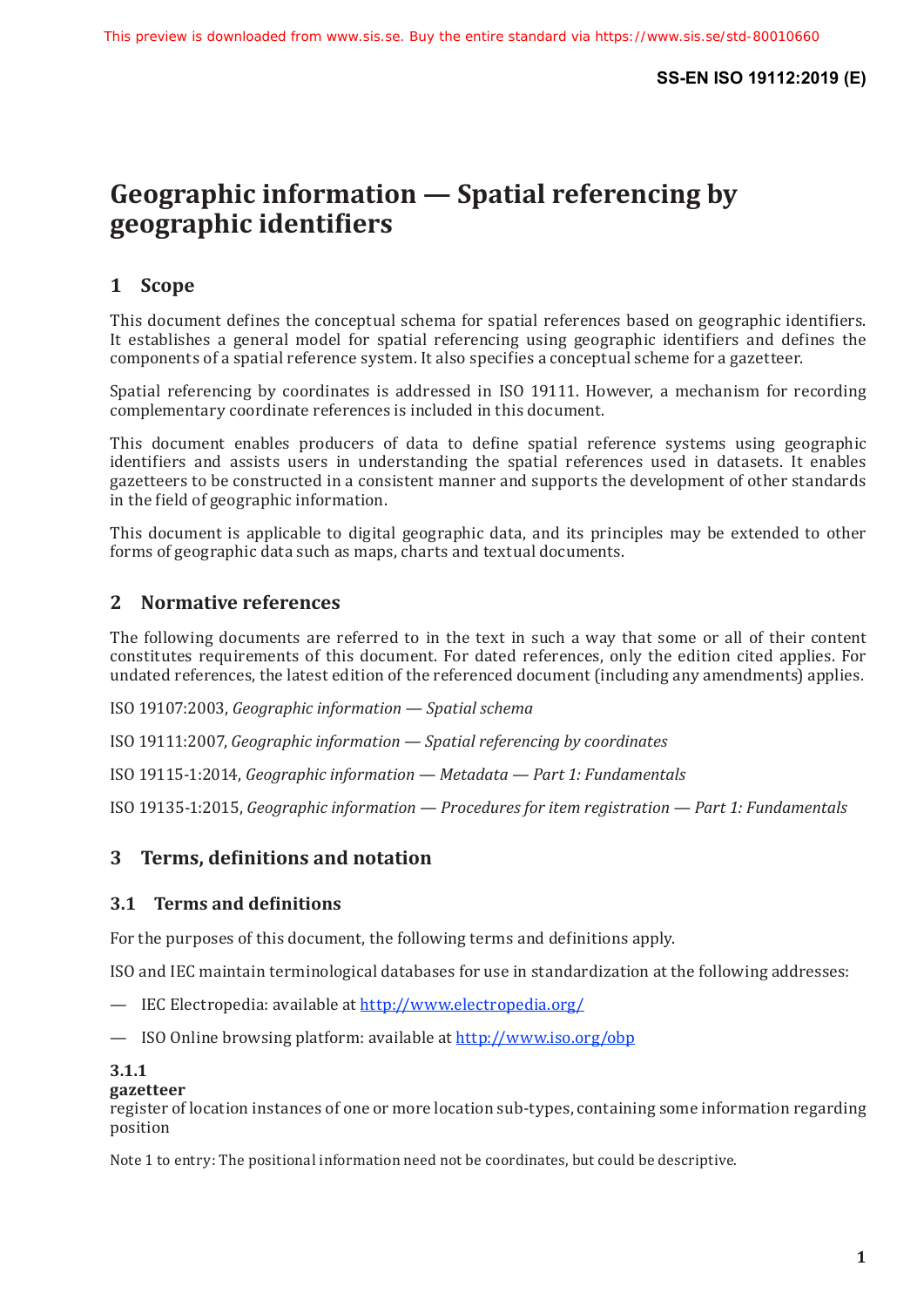#### <span id="page-9-0"></span>**3.1.2**

#### **geographic identifier**

spatial reference in the form of a label or code that identifies a location

EXAMPLE "Spain" is an example of a label (country name); "SW1P 3AD" is an example of a code (postcode).

#### **3.1.3**

#### **location**

particular place or position

Note 1 to entry: A location identifies a geographic place.

EXAMPLE "Madrid", "California".

#### **3.1.4 spatial reference**

description of position in the real world

Note 1 to entry: This may take the form of a label, code or coordinate tuple.

[SOURCE: ISO 19111:2007, 4.43]

#### **3.2 Conceptual schema notation**

Several model elements used in this document are defined in packages specified in other International Standards; these are listed in [Table](#page-9-1) 1.

| <b>Prefix</b> | Package                     | International standard |
|---------------|-----------------------------|------------------------|
| EX            | Extent                      | ISO 19115-1            |
| СI            | Citation                    | ISO 19115-1            |
| <b>CRS</b>    | Coordinate Reference System | ISO 19111              |
| <b>GM</b>     | Geometry                    | ISO 19107              |
| <b>MD</b>     | Metadata                    | ISO 19115-1            |
| RE            | Register                    | ISO 19135-1            |

#### <span id="page-9-1"></span>**Table 1 — Packages defined in other International Standards**

### **4 Conformance**

#### **4.1 General**

Two classes of conformance are defined for this document:

- Spatial reference system using geographic identifiers the minimum requirements for establishing a spatial reference system using geographic identifiers;
- Gazetteer the minimum requirements for establishing a gazetteer.

### **4.2 Spatial reference system using geographic identifiers conformance class**

[Table](#page-10-1) 2 defines the characteristics of the spatial reference system using geographic identifiers conformance class.